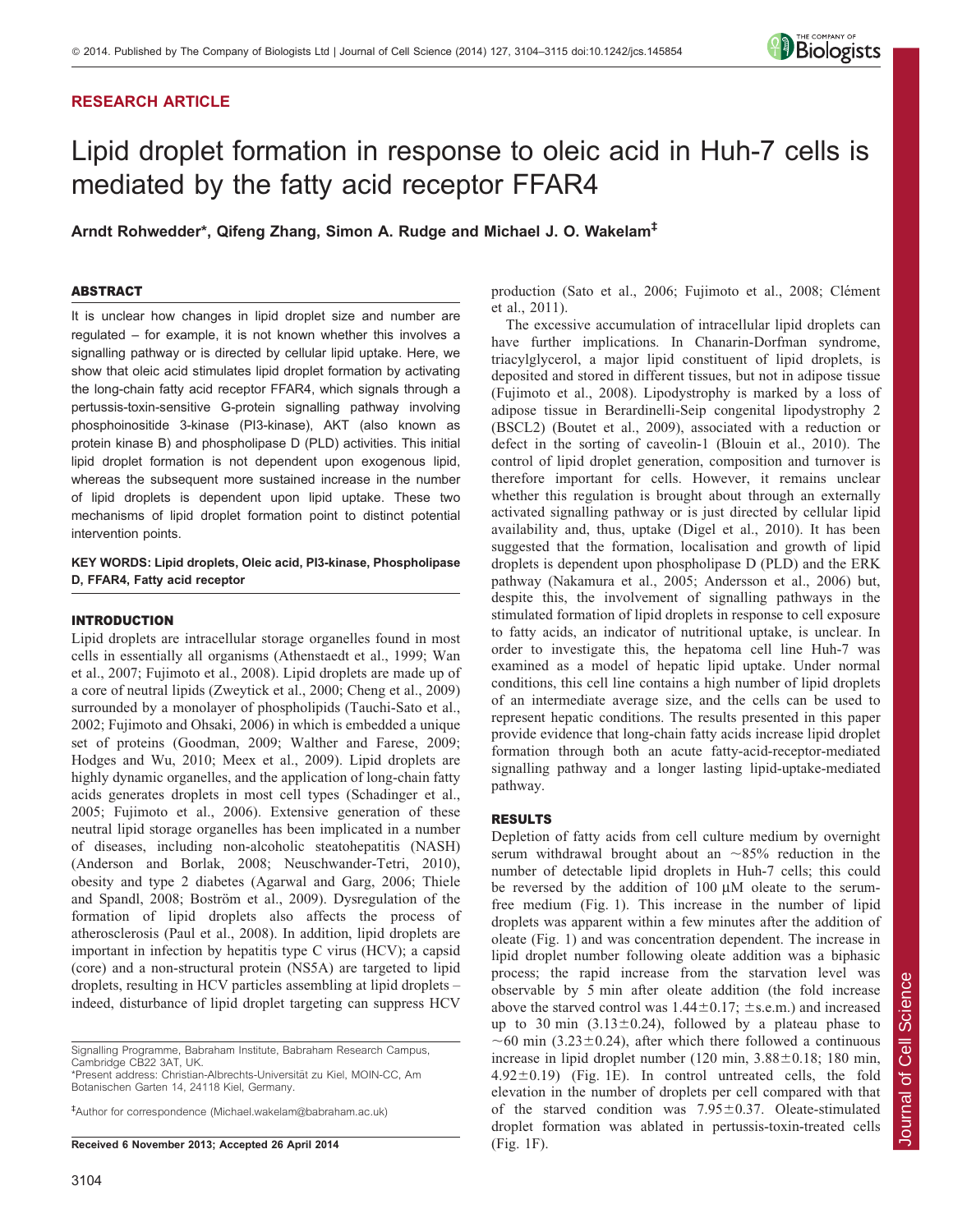<span id="page-1-0"></span>

This two-phase process suggests the involvement of distinct mechanisms. To examine stimulated changes in cellular lipids, the cells were incubated for 1 h with  $[3H]$ -oleate, and the

Fig. 1. Oleate-stimulated increase in lipid droplets in Huh-7 cells. (A–D) Maximum projection of 3D confocal recordings of Huh-7 cells in which lipid droplets have been stained with the LD540 dye (red) and nuclei have been stained with Hoechst 33342 (blue). Cell outlines are shown in green. Cells were starved for 16 h (A), and this was followed by incubation with 100  $\mu$ M oleate for 15 min (B) or 3 h (C). Control Huh-7 cells grown in complete medium are also shown (D). Scale bars: 30 um. (E) Quantification of lipid droplets in oleate-exposed cells from the 3D confocal imaging. Data represent the mean±s.e.m. and were normalised to results from serumstarved cells. (F) Oleate-stimulated lipid droplet (LD) formation was inhibited by pretreating Huh-7 cells with 10 ng/ml pertussis toxin (PTX) for 16 h during the starvation period. Data show the mean $\pm$ s.e.m. (G) Relative distribution of [<sup>3</sup>H]-oleate in lipids from Huh-7 cells that were incubated with 1 µCi of [ $3$ H]-oleic acid in DMEM for 1 h before being stimulated with 100 µM oleate; the cells had been cultured serum-free for 16 h prior to the experiments (Starv). The proportion of radiolabel in each fraction was determined as described in Materials and Methods. Data are presented as means of the proportion of disintegrations per minute in each fraction ( $\pm$ s.d.). P, phospholipids; DG, diacylglycerol; FA, fatty acids; TG, triglycerides; CE, cholesterol ester.

distribution of radiolabel between lipid classes was then quantified following thin-layer chromatography (TLC) separation. In the control cells, labelling was found predominantly in phospholipids  $(0.53 \pm 0.06 - \text{data} \text{ are})$ expressed as the proportion of total counts detected) and triglycerides  $(0.44 \pm 0.06)$ , with smaller amounts in diacylglycerol (DAG), monoacylglycerol (MAG) and cholesterol ester (Fig. 1G). In cells that had been starved for 16 h, a greater proportion of the label was incorporated into the phospholipid fraction (0.91 $\pm$ 0.01). These proportions returned towards those of the control following a 2 h exposure to 100  $\mu$ M oleate (phospholipid,  $0.72 \pm 0.05$ ; triglyceride,  $0.26 \pm 0.05$ ), demonstrating an increase in the incorporation of oleate into neutral lipids. In cells exposed to  $100 \mu M$  oleate for  $15 \text{ min}$ , there was minimal stimulated incorporation of radiolabel into the triglyceride and cholesterol ester fractions, despite the increase in lipid droplets at this time (Fig. 1); nevertheless, there was a small increase in fatty acid  $(0.06\pm0.01)$  and DAG  $(0.02\pm0.03)$ suggesting an increase in lipid biosynthesis.

Lipidomic mass spectrometric analysis of the control cells, starved cells and cells that had been starved followed by treatment with oleate for 15 min demonstrated that there was minimal change in cellular oleate content. There was also no detectable oleate-containing monoglyceride pool (data not shown). The lipidomic analysis confirmed the LD540 experiments in showing an increase in DAG, triglyceride and cholesterol ester content in response to oleate stimulation of starved cells. Analysis of the molecular species demonstrated that a 15 min oleate stimulation of the serum-starved cells particularly elevated 36:2 and, to a lesser extent, 34:2, 34:1 and 36:3 DAG species and 18:1 cholesterol ester (total acyl carbon:total double bonds). The triglyceride species 48:3, 48:2, 50:4, 50:3, 50:2, 52:3, 52:2, 54:3 and 54:2 were particularly elevated, pointing to selective acylation of DAG species ([Fig. 2\)](#page-2-0). Because low incorporation of  $[^{3}H]$ -oleate into DAG, triglyceride and cholesterol ester was detected (Fig. 1F), this further suggests that stimulated lipid metabolism and/or remodelling underlies the acute generation of lipid droplets. To determine whether oleate stimulated rapid incorporation of fatty acids into the lipids of the lipid drops, serum-starved cells were loaded with the C17 heptadecanoate fatty acid for 2 h prior to stimulation with oleate. Mass spectrometric analysis showed that, at 15 min, the total and the C17 phosphatidic acid levels had decreased, implying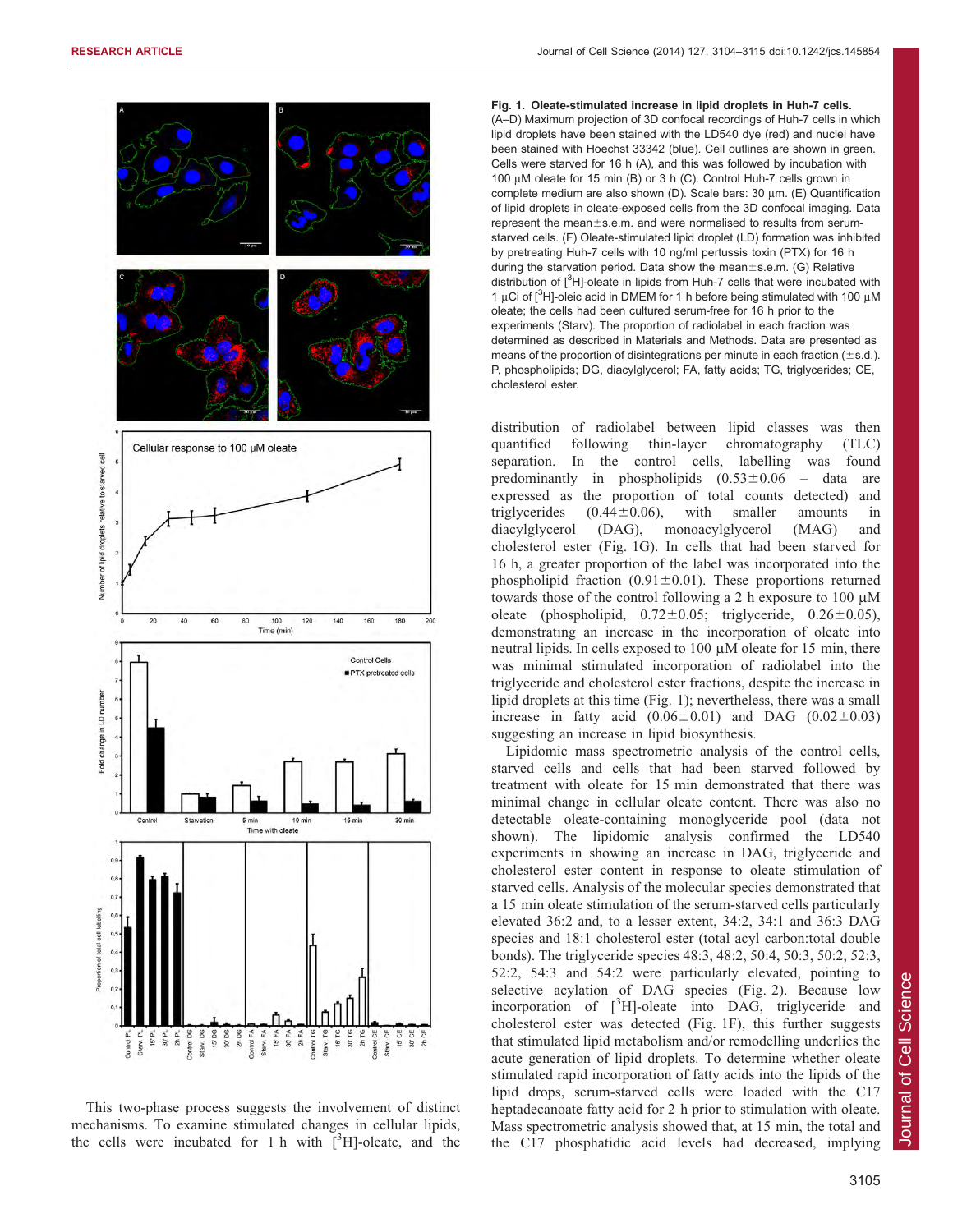<span id="page-2-0"></span>

Fig. 2. Mass spectrometric analysis of neutral lipids. Cells were isolated, defined lipid standards were added, and the lipids were extracted using the Folch method. Mass spectrometric determination of individual molecular lipid species was carried out as described in Materials and Methods following HPLC-mediated separation of lipid classes. (A) Diacylglycerol (DG), (B) triglyceride (TG), (C) cholesterol ester (CE). The data are means of duplicate measurements. Open bars, control cells; filled bars, starved cells; horizontal-striped bars, starved cells plus 100  $\mu$ M oleate for 15 min; verticalstriped bars, starved cells plus 100 µM oleate for 15 min in the presence of 10 μM LY294002 (PI3-kinase inhibitor).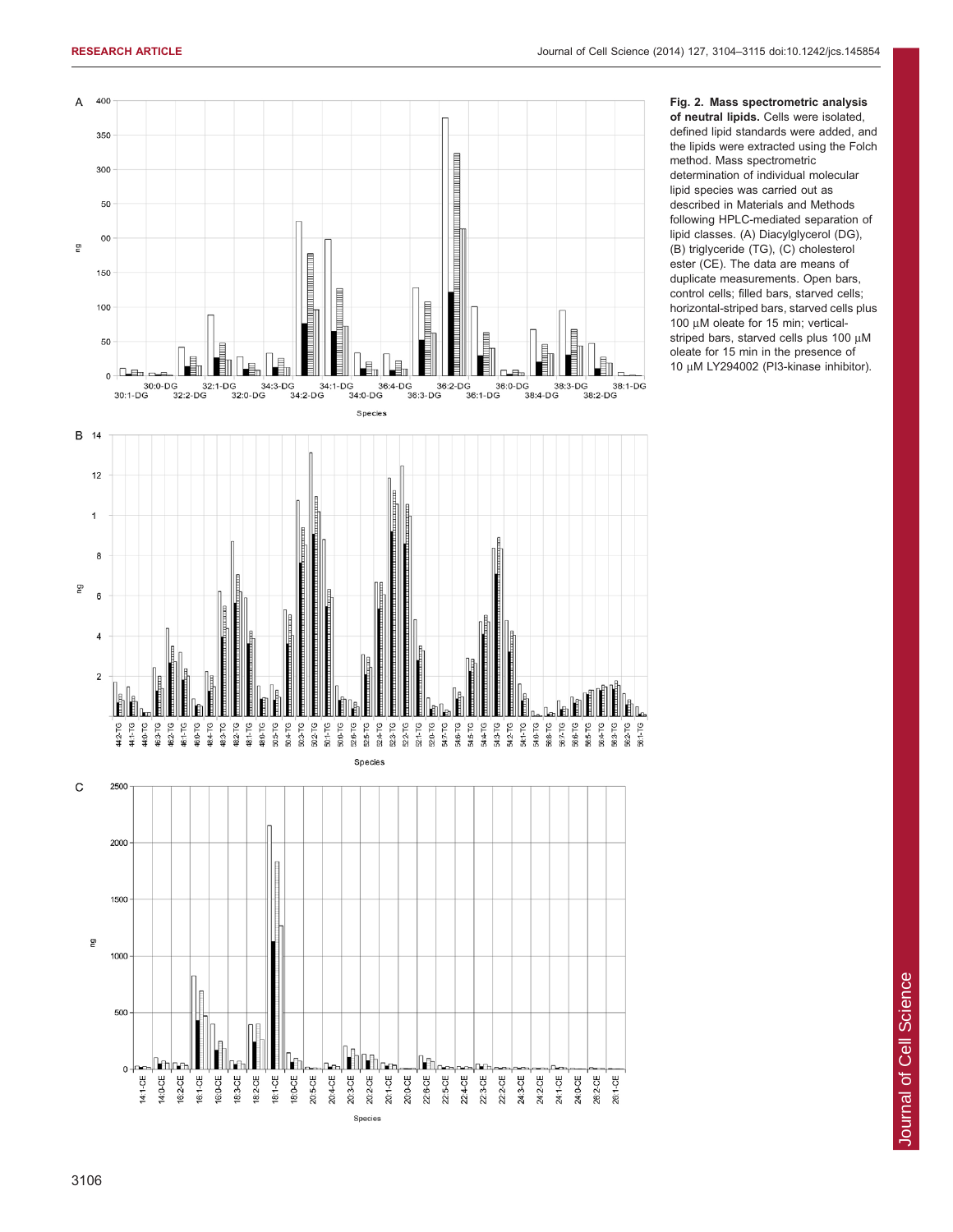| Quantification of lipid species in a particular lipid class that contain a C-17-fatty-acyl-derived group |              |               |               |                |  |  |  |  |  |
|----------------------------------------------------------------------------------------------------------|--------------|---------------|---------------|----------------|--|--|--|--|--|
| C-17 lipid $(x10^6 \text{ ng})$                                                                          | 0-min oleate | 15-min oleate | 30-min oleate | 120-min oleate |  |  |  |  |  |
| <b>MAG</b>                                                                                               | 1.8          |               | 0.99          | 0.25           |  |  |  |  |  |
| <b>DAG</b>                                                                                               | 170          | 180           | 170           | 201            |  |  |  |  |  |
| TG                                                                                                       | 8600         | 8245          | 8310          | 8385           |  |  |  |  |  |
| PA                                                                                                       | 44           | 21<br>17      |               | 14             |  |  |  |  |  |
| CE                                                                                                       | 14           | 8<br>13       |               | 3              |  |  |  |  |  |
| FACoA                                                                                                    | 0.12         | 0.13          | 0.13          | 0.1            |  |  |  |  |  |
| PC                                                                                                       | 2060         | 2390<br>2082  |               | 2331           |  |  |  |  |  |
| Quantification of all lipids present in a particular lipid class                                         |              |               |               |                |  |  |  |  |  |
| Lipid $(x10^6 \text{ ng})$                                                                               | 0-min oleate | 15-min oleate | 30-min oleate | 120-min oleate |  |  |  |  |  |
| <b>MAG</b>                                                                                               | 29.5         | 135.5         | 117           | 154            |  |  |  |  |  |
| <b>DAG</b>                                                                                               | 2771         | 3502          | 3494          | 4010           |  |  |  |  |  |
| TG                                                                                                       | 11,805       | 10,895        | 11,545        | 15,428         |  |  |  |  |  |
| <b>PA</b>                                                                                                | 734          | 494           | 471           | 379            |  |  |  |  |  |
| CE                                                                                                       | 271          | 211           | 210           | 110            |  |  |  |  |  |
| FACoA                                                                                                    | 12.5         | 13.9          | 13.5          | 13.2           |  |  |  |  |  |
| PC                                                                                                       | 45,905       | 51,005        | 44,845        | 52,100         |  |  |  |  |  |

<span id="page-3-0"></span>

|  |  | Table 1 Mass spectrometric measurement of lipids in heptadecanoate-loaded cells |  |  |  |  |  |  |
|--|--|---------------------------------------------------------------------------------|--|--|--|--|--|--|
|--|--|---------------------------------------------------------------------------------|--|--|--|--|--|--|

Cells were incubated for 18 h in DMEM+1% BSA, followed by the addition of 3  $\mu$ M heptadecanoate. Following a further 2 h, the cells were stimulated with 100  $\mu$ M oleate. The lipids were extracted at the times indicated and quantified by mass spectrometry. The data are means of duplicate measurements from a single experiment. MAG, monoacylglycerol; DAG, diacylglycerol; TG, triglyceride; PA, phosphatidic acid; CE, cholesterol ester; FACoA, fatty acylCoA; PC, phosphatidylcholine.

increased de novo triglyceride synthesis. The extremely high amounts of triglyceride relative to other lipids makes it impossible to quantify the shift in lipids from MAG, DAG and phosphatidic acid to triglyceride (see Table 1). Additionally, total MAG and DAG increased after 15 min but there was no increase in C17 incorporation – the level of C17 cholesterol ester declined as oleate incorporation was increased. These data support the

proposition that at the early (up to 15 min) time-points the increase in lipids in droplets comes from increased synthesis from existing cellular lipids, rather than the incorporation of external oleate.

In cells that were stimulated by the addition of medium containing  $100 \mu M$  oleate for 10 min, after which the oleate was removed and the cells were washed with warmed PBS,



Fig. 3. Dependence of continued lipid droplet formation upon extracellular oleate. Starved Huh-7 cells were exposed to 100 uM oleate (OA) for 10 min. Subsequently, either this was maintained (black bars) or the medium was removed and, following a PBS wash, the cells were incubated in fresh fatty-acid-free medium (open bars). The cells were fixed at the stated time-points, and lipid droplets were identified by LD540 staining and quantified by using microscopy. The data were normalised to results from fatty-acid-starved cells (starvation) and are expressed as the mean±s.e.m. The P-values are: 15 min, P=0.9; 30 min, P=0.5; 120 min, P<10<sup>-10</sup>; 180 min P<10<sup>-10</sup> (Student's t-test).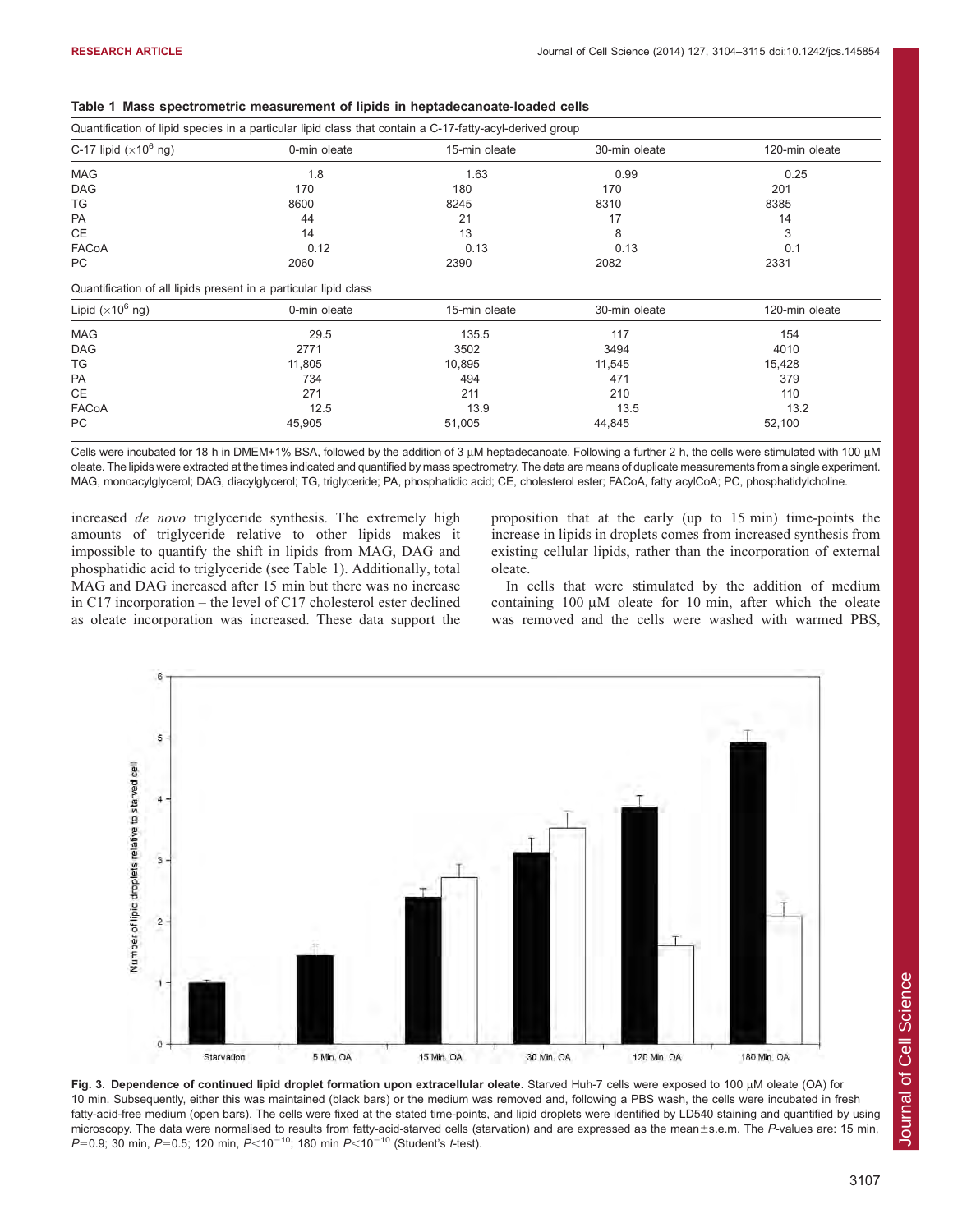<span id="page-4-0"></span>

Fig. 4. Regulation of lipid droplet formation by PI3-kinase activity. The localisation of EGFP–Grp1-PH was examined by spinning disk confocal recording of cells stably expressing the fusion protein. (A) Translocation of EGFP–Grp1-PH to the plasma membrane was observed following stimulation with oleate for 1 min (arrows). (B) No GPR1–EGFP translocation to the plasma membrane was observed following stimulation with the shortchain capric acid. (C) Huh-7 cells were preincubated with the PI3 kinase inhibitor LY294002 (10 µM) prior to stimulation with 100  $\mu$ M oleate (OA) for 15 min or 180 min. Open bars, LY294002-treated cells; closed bars, untreated cells. Data are expressed as the mean $\pm$ s.e.m., normalised to the number of lipid droplets in fatty-acid-starved cells (starvation). The P-values are: 15 min, P=0.005; 180 min, P<0.001 (Student's t-test). (D) The ratio of PtdIns $(3,4,5)P_3$ :PtdIns $P_2$  in Huh-7 cells after stimulation with 100  $\mu$ M oleate. The data were normalised to results from fatty-acid-starved cells (Starv) and are expressed as the mean $\pm$ s.d. The P-values are: 15 min,  $P=0.2$ ; 180 min,  $P=0.09$  (Mann-Whitney U test). Closed bars, control Huh-7 cells; open bars, FFAR4-



An increase in lipid droplet generation was also observed in starved cells in response to the addition of other long-chain fatty acids (e.g. linoleic acid), but not short-chain fatty acids (e.g. capric acid) (data not shown), further indicating the involvement of a fatty-acid-stimulated signalling pathway. A number of signalling pathways have been proposed to be important for lipid droplet formation. Fig. 4 demonstrates that the phosphoinositide 3-kinase (PI3-kinase) pathway is crucial for lipid droplet generation in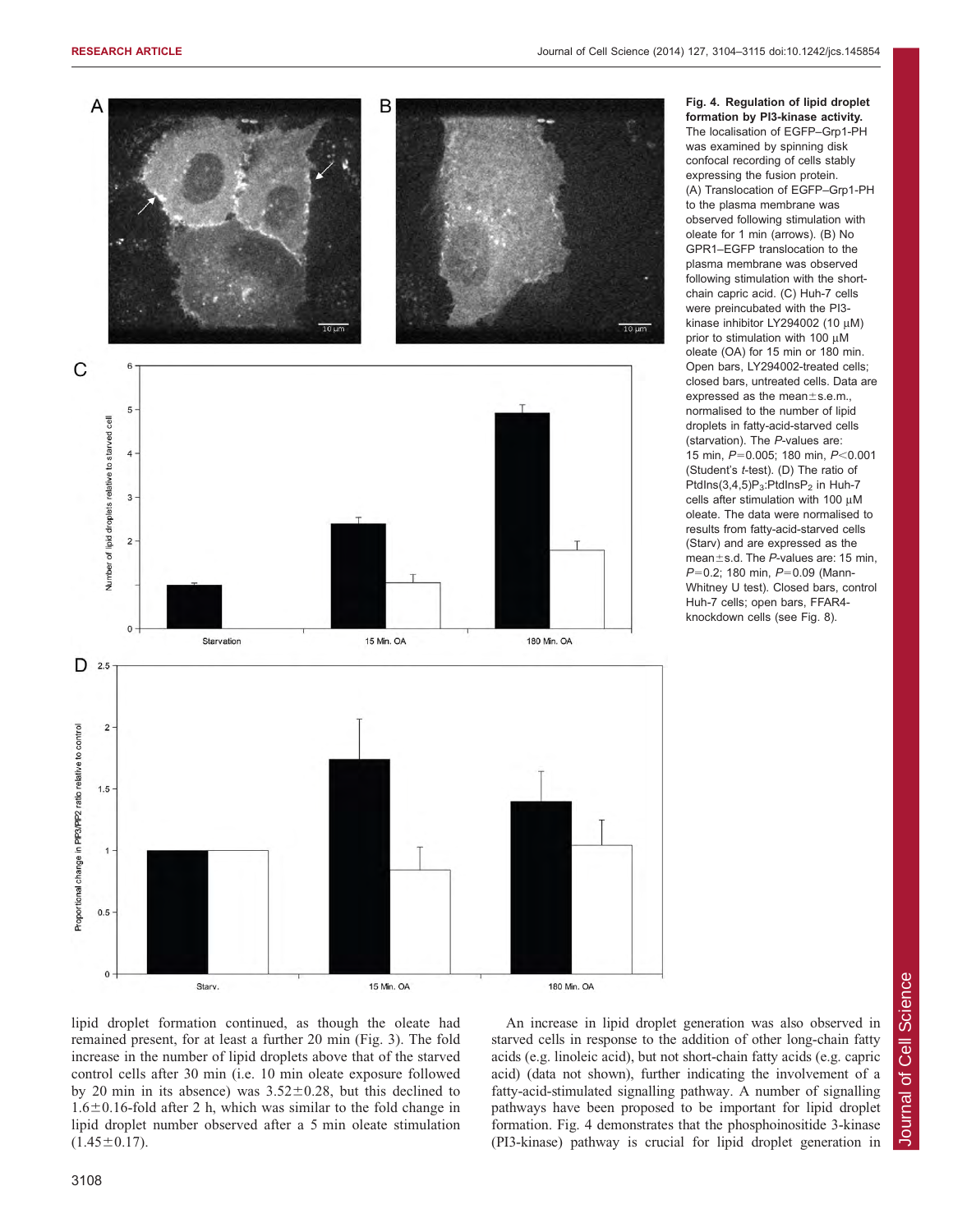

Fig. 5. Phosphorylation of AKT in oleate-stimulated cells. (A) Cells were treated with 100 µM oleate (OA) and cell extracts were subjected to SDS-PAGE and western blotting for AKT and phosphorylated (phospho)-AKT. (B) Western blotting as above using cells that were incubated with the PI3 kinase inhibitor LY294002 (LY) prior to stimulation with 100  $\mu$ M oleate. The presence of 1% BSA during stimulation with oleate did not alter the response.

oleate-stimulated starved cells. Preincubation with  $10 \mu M$ LY294002 (a PI3-kinase inhibitor) prior to oleate stimulation completely inhibited lipid droplet generation at the 15 min timepoint and significantly suppressed the fold increase in lipid droplet number at 180 min (control,  $5.10 \pm 0.19$ ; +LY294002,  $1.79 \pm 0.21$ ) ([Fig. 4C\)](#page-4-0). Mass spectrometric analysis also showed that the oleatestimulated increases in DAG, triglyceride and cholesterol ester species were inhibited by LY294002 [\(Fig. 2\)](#page-2-0). This indicates a strong dependence of droplet generation upon PI3-kinasedependent signalling. To confirm the involvement of PI3-kinase signalling in oleate stimulation, three strategies were adopted. First, measurement of phosphatidylinositol (3,4,5)-trisphosphate  $[PtdIns(3,4,5)P_3]$  concentration by mass spectrometry demonstrated an oleate-stimulated increase in cellular PtdIns $(3,4,5)P_3$ , as quantified by the PtdIns $(3,4,5)P_3$ :PtdInsP<sub>2</sub> (phosphatidylinositol 4,5-bisphosphate) ratio (see [Fig. 4D](#page-4-0)). Additional mass spectrometric analysis demonstrated that the increased PtdIns $(3,4,5)P_3$  was either the 38:4 or 38:3 species (not shown). Second, western blotting showed that oleate stimulated the phosphorylation of AKT (also known as protein kinase B). This was detectable by 10 min (Fig. 5A) and continued to 30 min, but was inhibited in cells that were preincubated with 10 µM LY294002 (Fig. 5B). Third, we used Huh-7 cells stably expressing a PtdIns $(3,4,5)P_3$ -binding GRP1-PH domain tagged with GFP to show that oleate stimulated the translocation of the PH domain to the plasma membrane ([Fig. 4A](#page-4-0)). By contrast,  $100 \mu M$  capric acid, which did not induce lipid droplet formation, was not able to induce plasma membrane translocation ([Fig. 4B](#page-4-0)). Examination of the localisation of the Grp1-PH domain also demonstrated that there was no colocalisation, in either control or oleate-stimulated cells, between the PtdIns $(3,4,5)P_3$ -binding domain and the lipid droplets.

Previous reports have suggested that PLD and ERK signalling play a role in lipid droplet formation ([Nakamura et al., 2005](#page-11-0), [Andersson et al., 2006](#page-11-0)). However, incubation of Huh-7 cells with oleate failed to increase the phosphorylation of ERK (data not shown), and the inclusion of the ERK inhibitor  $(10 \mu M P D98059)$ failed to affect oleate-stimulated lipid droplet formation. By contrast, droplet generation was found to be dependent upon both PLD1 and PLD2 activities. Preincubation with either 100 nM PLD1 or PLD2 inhibitor [\(Scott et al., 2009\)](#page-11-0) prevented lipid droplet formation in response to oleate stimulation ([Fig. 6D](#page-6-0)). In cells stimulated with oleate for 15 min, inhibition of either PLD isoform was equally effective (fold change in lipid droplet number following PLD1 inhibition,  $1.06 \pm 0.19$ ; PLD2 inhibition, 1.26 $\pm$ 0.31; untreated, 3.12 $\pm$ 0.24); whereas, after 180 min, inhibition of PLD1 but not PLD1 was effective in inhibiting lipid droplet formation (PLD1 inhibitor,  $3.19 \pm 0.21$ ; untreated, 5.1 $\pm$ 0.19; PLD2 inhibitor, 4.23 $\pm$ 0.68).

Examining Huh-7 cells stably expressing pEGFP-PLD1 and costained with LD540 for lipid droplet detection [\(Fig. 6A–D\)](#page-6-0) demonstrated extensive but not exclusive colocalization of PLD1 with lipid droplets, suggesting that PLD1 is involved in lipid droplet processing. PLD1 also colocalised with ARF1, one of the small GTPases known to regulate the activity of the phospholipase ([Fig. 6E](#page-6-0)). These data suggest that oleate stimulates a receptoractivated signalling pathway in Huh-7 cells that leads to an increase in lipid droplet formation. Further evidence for this proposition was provided by incubating cells overnight with pertussis toxin, which inhibited oleate-stimulated lipid droplet formation, thereby implicating a Gi/Go-coupled receptor in this pathway ([Fig. 1F](#page-1-0)). GW9508, an agonist of the long-chain fatty acid receptor, primarily active upon FFAR1 and FFAR4, induced lipid droplet formation in Huh-7 cells in the absence of exogenous fatty acids [\(Fig. 7A\)](#page-8-0). This was apparent after 15 min, when the fold increase in droplet formation was similar to that induced by oleate (oleate,  $2.69\pm0.14$ ; GW9508,  $2.88 \pm 0.72$ ; however, in contrast to oleate, a longer stimulation (180 min) did not further increase lipid droplet number (oleate,  $5.1 \pm 0.19$ ; GW9508,  $2.71 \pm 0.89$ ). In parallel with the increase in lipid droplet formation, GW9508 induced the phosphorylation of AKT [\(Fig. 7B](#page-8-0)).

Western blotting of membrane preparations from Huh-7 cells demonstrated the presence of the FFAR4 but not FFAR1 fatty acid receptor, pointing to the former as the receptor responsible for oleate-stimulated lipid droplet formation ([Fig. 8A](#page-9-0)). FFAR4 was also detectable in HeLa cells but not in HEK293 cells ([Fig. 8A](#page-9-0)). To determine the importance of FFAR4 in regulating oleate-stimulated lipid droplet formation, a stable pLKO-vector-based cell line expressing FFAR4 shRNA was established, along with an emptyvector-containing Huh-7 cell line to be used as a control. Western blotting demonstrated that the shRNA suppressed the expression of FFAR4 [\(Fig. 8A](#page-9-0)). Quantification of lipid droplets in the FFAR4 knockdown cell line compared with droplet numbers from the pLKO control cell line showed a reduction in response to both a 15 min [\(Fig. 8B\)](#page-9-0) (pLKO,  $2.37 \pm 0.41$ ; FFAR4-knockdown,  $1.37\pm0.14$ ) and a 180 min oleate stimulation (pLKO,  $7.18\pm1.02$ ; FFAR4-knockdown,  $3.64 \pm 0.34$ ). The inhibitory effect of the shRNA could be reversed by transiently transfecting the cells with FFAR4-pEGFP (15 min,  $2.26 \pm 0.35$ ; 180 min,  $5.64 \pm 0.58$ ) but not with the functionally disabled construct FFAR4RH-pEGFP (15 min,  $0.76\pm0.17$ ; 180 min,  $3.08\pm0.31$ ). In parallel with the reduction in lipid droplet formation, western blotting of oleate-stimulated FFAR4 knockdown cells demonstrated reduced AKT phosphorylation compared with that of cells transiently transfected with FFAR4 pEGFP ([Fig. 8C,D\)](#page-9-0); this was apparent primarily at 15 min. To further characterise the signalling pathways linked to oleate activation of FFAR4, changes in the PtdIns $(3,4,5)P_3$ :PtdIns $P_2$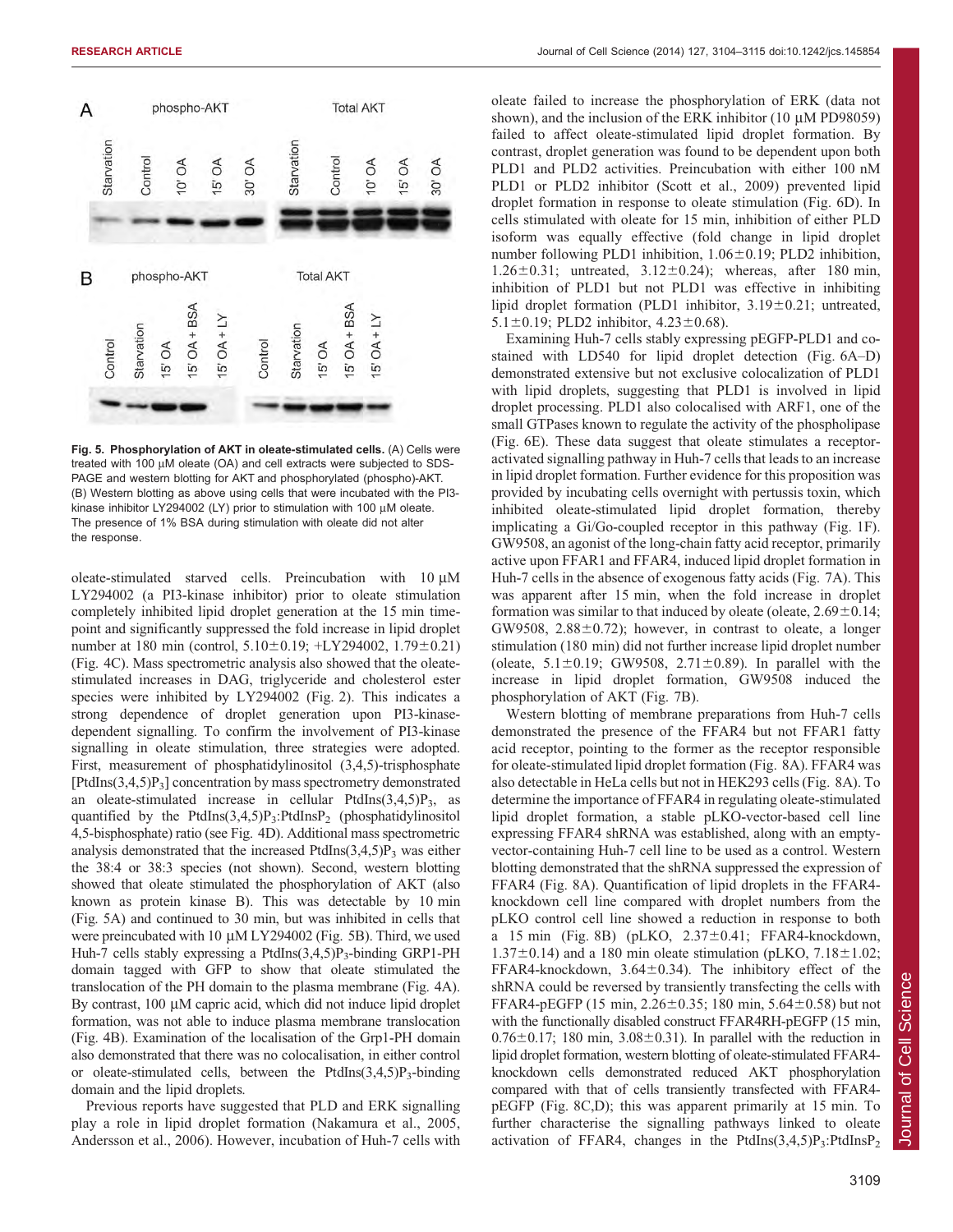<span id="page-6-0"></span>

Fig. 6. See next page for legend.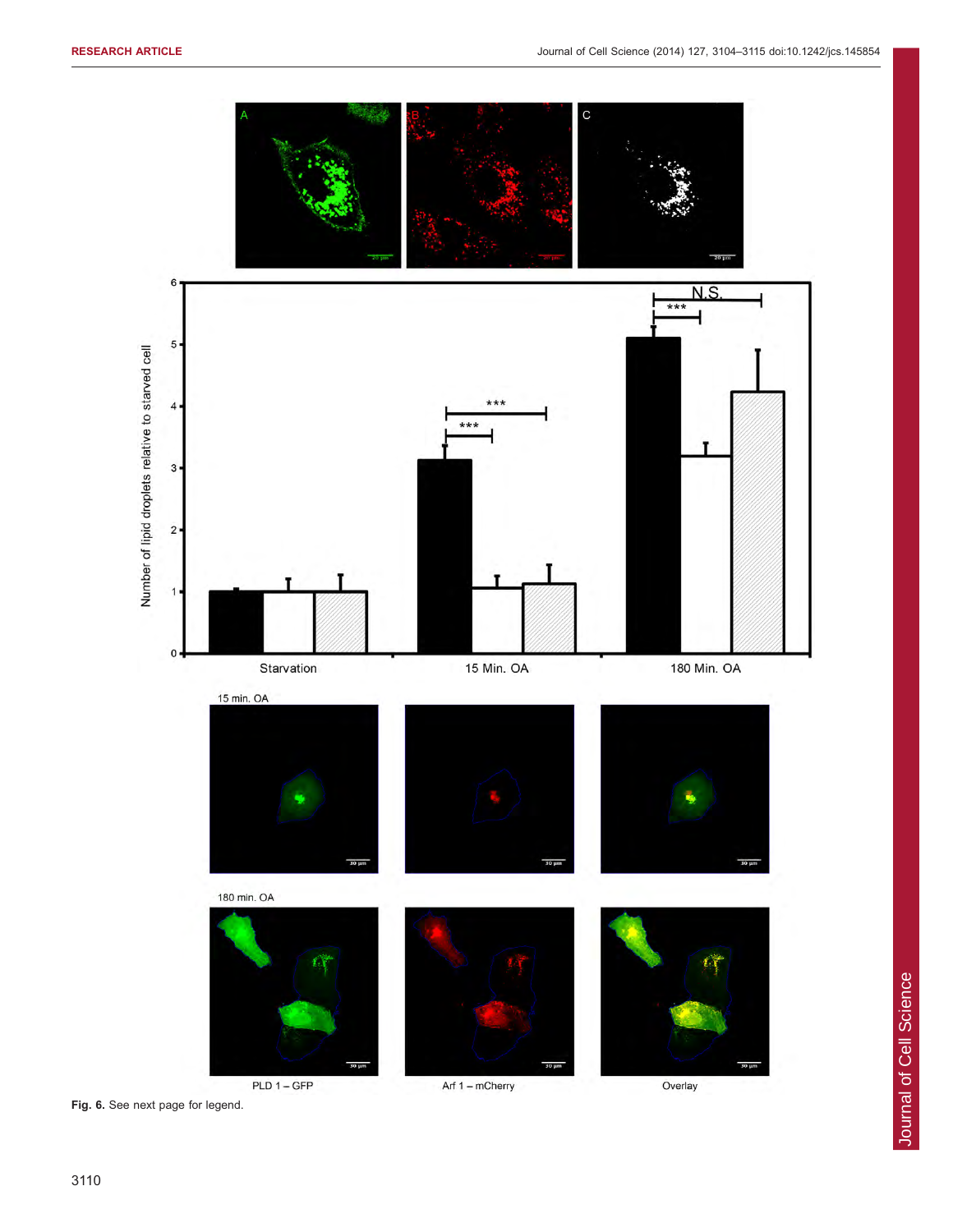Fig. 6. PLD partially colocalises with lipid droplets in Huh-7-cells and is necessary for lipid droplet formation. Huh-7 cells expressing GFP–PLD1 (A, green) and stained with LD540 (B, red). The isolated colocalised pixels from GFP–PLD1 and LD540 images was determined using ImageJ – the RGB colocalisation plugin showed a strong association of PLD1 with lipid droplets (C, white). (D) Preincubation of Huh-7 cells with the PLD1 or PLD2 inhibitors (each at 100 nM) prior to stimulation with 100  $\mu$ M oleate (OA). Closed bars, control cells; open bars, PLD1 inhibitor; horizontal-striped bars, PLD2 inhibitor. The data were normalised to the number of lipid droplets in fatty-acid-starved cells (starvation) and are expressed as the mean $\pm$ s.e.m. The P-values are: 15 min PLD1 inhibitor,  $P=9.4\times10^{-5}$ ; 15 min PLD2 inhibitor, P=0.0002; 180 min PLD1 inhibitor, P=1 $\times$ 10<sup>-8</sup>; 180 min PLD2 inhibitor,  $P=0.09$  (Student's t-test). N.S, non-significant. (E) Maximum projection of 3D confocal recordings of transiently transfected Huh-7 cells. Cells were transfected with GFP–PLD1 (green, left) and Arf1–mCherry (red, middle). Cells were stimulated for 15 min or 180 min with 100  $\mu$ M oleate prior to fixing and imaging. Some colocalisation (yellow) was observed in control starved cells (not shown).

ratio were determined by mass spectrometry in FFAR4 knockdown cells compared with the changes in pLKO-expressing cells [\(Fig. 4D\)](#page-4-0). A  $1.74 \pm 0.32$ -fold stimulation in response to oleate stimulation for 15 min was detected in the pLKO cells, but this was not observed in the FFAR4-knockdown cells  $(0.84 \pm 0.19)$ .

Not only could transfection of FFAR4-pEGP rescue the oleate stimulation of lipid droplet formation in FFAR4-knockdown cells, but the alterative receptor FFAR1 could also substitute for FFAR4. Stimulation of the FFAR1-transfected cells with 100  $\mu$ M oleate generated a similar increase in the number of lipid droplets as was observed in mock-transfected pLKO cells, and this recovered response was ablated by preincubation with LY294002 (data not shown), indicating that the same signalling pathway is used by both fatty acid receptors.

#### **DISCUSSION**

The accumulation of excess lipid in cells and tissues has been associated with pathological disorders, such as insulin resistance and even heart failure. It is thus essential that cells store lipids in a highly regulated manner in lipid droplets. However, lipid droplets are more than simple storage structures; instead, they are specialised dynamic organelles that can also operate as a platform for intracellular signalling and viral synthesis. Thus, their regulation is crucial, and it is surprising that little is known about the acute regulation of their formation. Lipid droplet formation clearly requires cellular lipid uptake, modification and subsequent storage in the organelle [\(Sturley and Hussain, 2012](#page-11-0); [Brasaemle and Wolins, 2012\)](#page-11-0); nevertheless, the results presented in this paper point to a regulated process of lipid droplet generation, rather than it being solely a consequence of increased lipid uptake.

The dynamic nature of cellular lipid droplets is demonstrated by their reduction in response to starvation and the subsequent recovery in number following the addition of exogenous fatty acids, notably oleate ([Fig. 1](#page-1-0)). It is not possible to state whether the droplets are lost in response to starvation or whether they become too small to be detectable or become lipid-free structures that cannot be detected using lipid-specific dyes such as LD540. However, it is clear that the addition of oleate to serum-free medium rapidly induces the appearance of detectable lipid droplets. The  $[^{3}H]$ -oleate incorporation experiments [\(Fig. 1G\)](#page-1-0) and C-17 fatty acid mass spectrometry experiments [\(Table 1\)](#page-3-0) demonstrated that at short times (15 and 30 min) following oleate addition to the medium there was limited incorporation of fatty

acid into triglycerides and cholesterol ester, despite there being a significant increase in the number and size of lipid droplets (see [Fig. 1A–C](#page-1-0)). This implies that oleate addition stimulates the incorporation of endogenous cellular lipid into lipid droplets, as demonstrated by the mass spectrometric analysis ([Table 1](#page-3-0); [Fig. 2\)](#page-2-0), with the non-regular increase in lipid droplet size either being due to stimulated droplet fusion or variable increases in uptake into particular droplets. By contrast, the longer incubation with oleate demonstrates a clearer incorporation of added  $[^3H]$ oleate into droplet-associated lipids and also a significant increase in total triglyceride content.

This clearly biphasic generation of lipid droplets in response to oleate points to distinct mechanisms of their formation. Whereas the longer-time-dependent increase is undoubtedly dependent upon oleate uptake and incorporation, the more acute response is suggestive of a signalling process. This is supported by the data presented in [Figs 2](#page-2-0), [3](#page-3-0) and [7](#page-8-0), which show that a pulse of oleate can stimulate lipid droplet formation, that the droplet formation is specific for long-chain monounsaturated lipids and that GW9508, a small molecule agonist of the FFAR1 and FFAR4 fatty acid receptors, can replace oleate in stimulating the short-term but not the long-term increase in lipid droplet formation. The Huh-7 cells examined in this study express FFAR4, but not FFAR1, pointing to the role of these receptors in oleate-stimulated lipid droplet formation; indeed, depletion of the FFAR4, using an shRNA approach, ablated oleate-stimulated droplet formation following a 15 min incubation and significantly suppressed droplet formation after 120 min ([Fig. 8\)](#page-9-0).

Occupation of the FFAR4 fatty acid receptor stimulates lipid droplet formation through a signalling cascade. It has been previously suggested that lipid droplet formation requires PLD and ERK activity [\(Andersson et al., 2006](#page-11-0)). Although our inhibitor studies provide support for the proposal that PLD activity plays a role in droplet formation, with apparent differences in the functions of PLD1 and PLD2, we found no evidence for ERK involvement; it is possible that this difference in result is due to our use of a newer generation of more specific ERK inhibitors. In addition to PLD signalling, ligating the FFAR4 receptor activates PI3-kinase, presumably through the pertussis-toxin-sensitive Gi. This is detectable as an increase in PtdIns $(3,4,5)P_3$  mass, as measured by mass spectrometry, in response to oleate stimulation in control but not FFAR4-knockdown cells and by an increase in oleate-stimulated AKT phosphorylation, which was sensitive to the PI3-kinase inhibitor LY294002 and could be mimicked by GW9508. In addition, we observed an increase in the plasma membrane localisation of a transfected GFP–Grp1-PH-domain in response to oleate but not capric acid stimulation, and we did not detect accumulation of PtdIns $(3,4,5)P_3$  at the lipid droplet. The localisation of PtdIns $(3,4,5)P_3$  at the plasma membrane implies that this is the receptor-linked signalling process that stimulates lipid droplet formation. PLD, by contrast, appears to be more closely associated with the droplet, along with its regulatory small GTPase, ARF1. This suggests that PLD signalling is downstream of PI3-kinase in the oleate-stimulated cascade, and that it might have a more direct effect upon the lipid droplet. Both PLD1 and PLD2 inhibitors have an inhibitory effect upon acute oleatestimulated lipid droplet formation; by contrast, longer term droplet formation is also inhibited by the inhibition of PLD1, whereas the inhibition of PLD2 has a minimal effect. PLD2 is a plasma-membrane-localised isoform ([McDermott et al., 2004](#page-11-0)), thus pointing to PLD1 as a major regulator at the lipid droplet. The stimulation of PLD activity by oleate acting through a fatty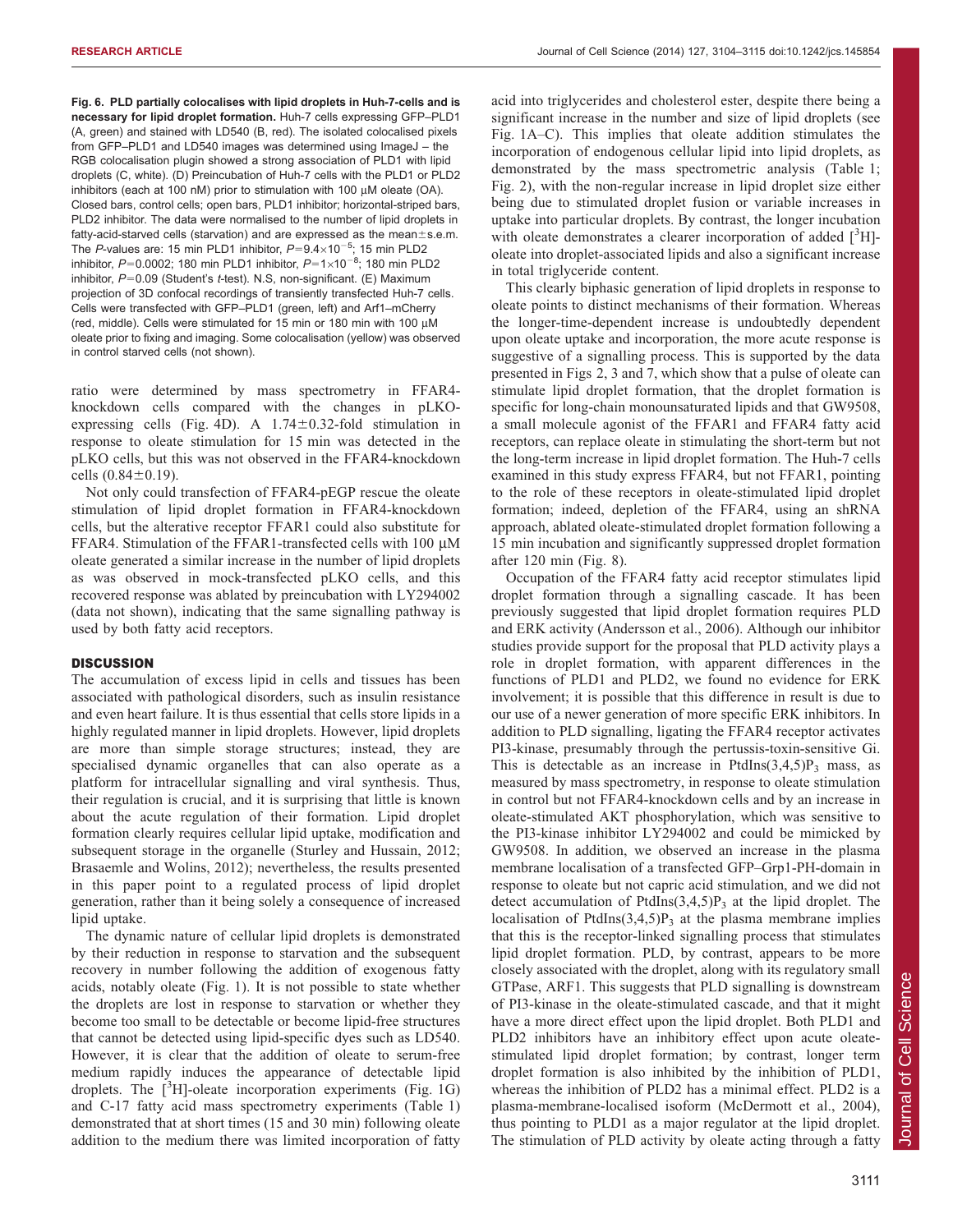<span id="page-8-0"></span>

Fig. 7. Stimulation of cells with FFAR4 agonist. (A) Quantification of lipid droplets from 3D confocal recordings in cells stimulated with the FFAR4 agonist GW9508 (open bars) compared with control cells (closed bars) after oleate (OA) stimulation. The data were normalised to results from fatty-acid-starved cells (starvation) and are expressed as the mean $\pm$ s.e.m. The  $P$ values are: 15 min, P=0.8; 180 min,  $P=0.0003$  (Student's  $t$ test). N.S., non-significant. (B) Western blots to show AKT phosphorylation (pAKT) in the GW9508 stimulated cells.

acid receptor also provides an explanation for the long-standing issue that there is an oleate-stimulated PLD enzyme ([Kasai et al.,](#page-11-0) [1998\)](#page-11-0) in cells that has never been identified – receptor-mediated stimulation of PLD1 and PLD2 following oleate treatment thus removes the need to implicate an unidentified PLD species.

The recognised role of PLD in regulating membrane trafficking, fusion and fission events suggests that this enzyme might be directly involved in oleate-stimulated lipid droplet formation, whether this happens using existing droplets, by budding from the endoplasmic reticulum ([Robenek et al., 2009\)](#page-11-0) or fission of lipid droplets [\(Long et al., 2012](#page-11-0)) remains to be resolved. How PI3 kinase regulates the process is unclear, although the fact that its inhibition ablates the increase in droplet number both after 15 min and 180 min exposure to oleate implies a fundamental regulatory role. Although PtdIns $(3,4,5)P_3$  can regulate guanine nucleotide exchange factors (GEFs) such as Arno (officially known as CYTH2) that activate ARF and thereby control PLD1 activity, there might be a separate function for AKT signalling that remains to be determined. A role for PI3-kinase signalling in regulating lipid droplets has been previously suggested. In microglia, the generation of lipid droplets following lipopolysaccharide (LPS) stimulation is sensitive to LY294002 ([Khatchadourian et al., 2012](#page-11-0)). A regulatory effect of AKT upon the lipid droplet pool in different cell types through insulin signalling has also been suggested ([Vereshchagina and Wilson, 2006](#page-11-0); [Bell et al., 2008](#page-11-0)). Inhibition of PLD activity only fully ablates oleate-stimulated droplet formation at early time-points, linking it to the receptor-stimulated pathway. At later time-points there is only partial inhibition, suggesting either that other phosphatidic-acid-generating pathways can compensate at these times, or that only the early stimulated pathway is phosphatidic-acid-dependent, provided that the molecular species is similar to that generated by PLD [\(Pettitt](#page-11-0)

[et al., 2001](#page-11-0)). This is in contrast to PI3-kinase activity, which appears to be fully essential for lipid droplet formation. An additional possibility is suggested by the reports that phosphatidic acid can regulate mTOR ([Fang et al., 2001](#page-11-0)), although this has proved to be a contentious suggestion. Nevertheless, if both PLD and PI3-kinase activities are feeding into an increase in mTOR activity this might be a means to activate lipid droplet formation – indeed, mTOR is known to promote cellular lipid storage.

The data in this paper suggest a model in which the length of exposure to elevated concentrations of fatty acid is crucial for the mechanism of lipid droplet formation; short-term exposure stimulates the generation or growth of droplets in cells primarily from endogenous lipid, whereas longer exposure results in the incorporation of exogenous lipid following uptake. This could suggest that the magnitude and length of exposure to elevated concentrations of fatty acids could be an important switch in regulating the amount of lipid droplet formation and, thus, between health and disease. In healthy states, the lipid droplets serve as storage devices for lipids, whereas, in diseases, such as obesity and type 2 diabetes, excess droplet formation occurs. PI3 kinase inhibitors have been considered as anti-insulin drugs, and they might also prove to be effective in reducing lipid deposition. Alternatively, PLD inhibitors could play a role in reducing acute lipid droplet formation in response to a high-fat diet. The effects of FFAR4 dysfunction have been demonstrated by Ichimura et al., using a combined epidemiological and knockout approach ([Ichimura et al., 2012](#page-11-0)). The importance of a functioning FFAR4 receptor was shown – in its absence there was an increase in obesity, including a fatty liver. This points to a key regulatory role for the signalling pathway activated by this receptor, in contrast to the more deleterious effects observed following unregulated lipid uptake in its absence.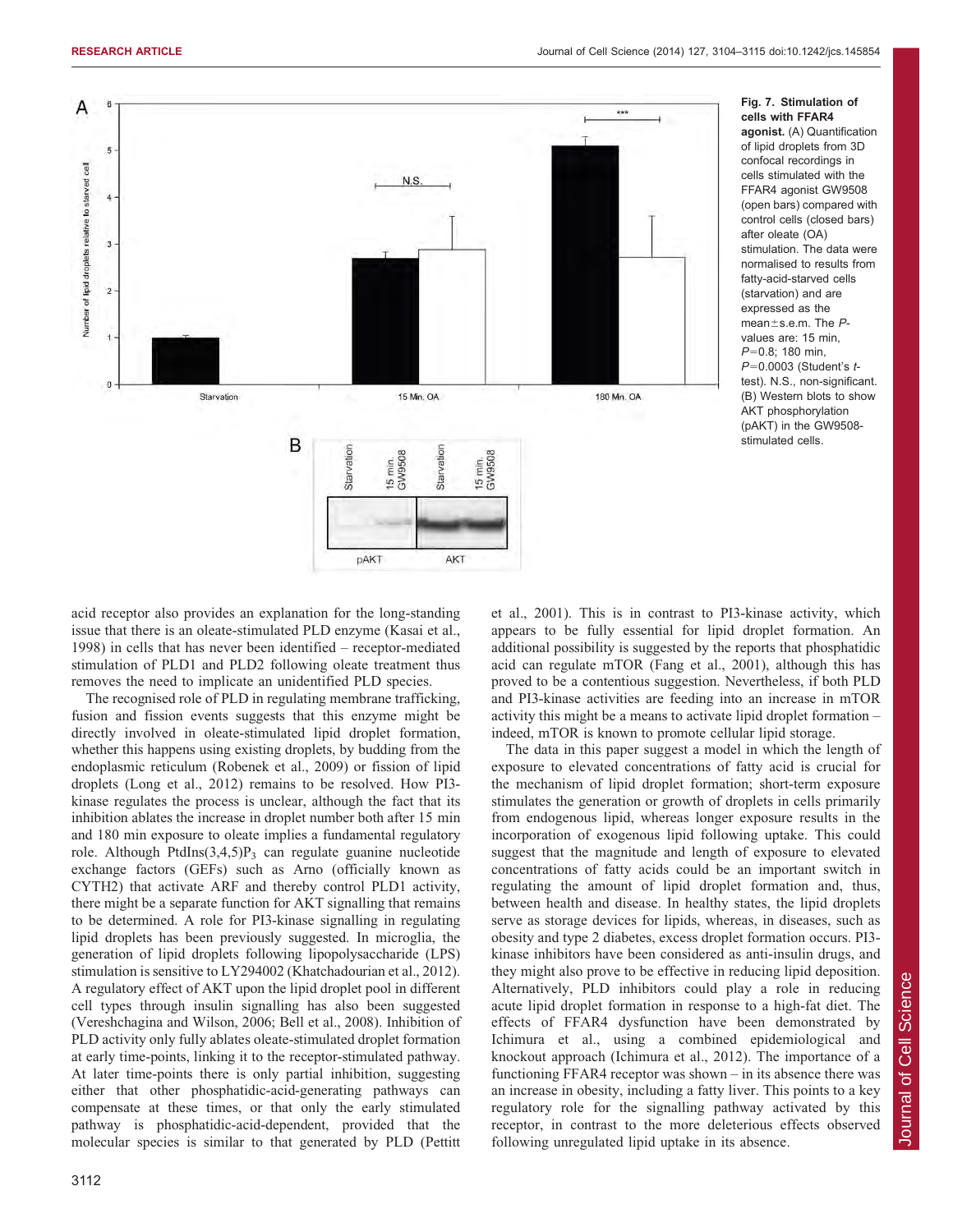<span id="page-9-0"></span>

Fig. 8. The long-chain fatty acid receptor FFAR4 mediates oleatestimulated signalling. (A) Detection of FFAR4 (FFA4) in Huh-7 cells and Hela cells. wt, wild type. (B) The effects of knockdown of FFAR4 in Huh-7 cells. Open bars, Huh-7 cells stably expressing FFAR4 shRNA; closed bars, cells transfected with an empty pLKO vector; vertical-striped bars, additional transfection with FFAR4– GFP; horizontal-striped bars, additional transfection with a non-functional dominant-negative mutant (FFAR4RH). OA, oleate. Data are expressed as the mean $\pm$ s.e.m. The P-values are: 15 min FFAR4 shRNA knockdown,  $P=0.014$ ; 15 min FFAR4 shRNA

knockdown+FFAR4–GFP,  $P=0.093$ ; 180 min FFAR4 shRNA knockdown,  $P=0.375$ ; 180 min FFAR4 shRNA knockdown+FFAR4–GFP,  $P=0.531$ ; 15 min FFAR4 shRNA

knockdown+FFAR4RH,  $P=0.078$ ; 180 min FFAR4 shRNA knockdown+FFAR4RH,  $P=0.391$  (Mann-Whitney U test). (C) Phosphorylation of AKT in the shRNAtreated cells. FA-Starv, fatty-acid-starved cells. (D) Relative quantification of the data

from multiple blots determining changes in AKT phosphorylation (representative blot shown in Fig. 8C). LY, PI3-kinase inhibitor LY294002.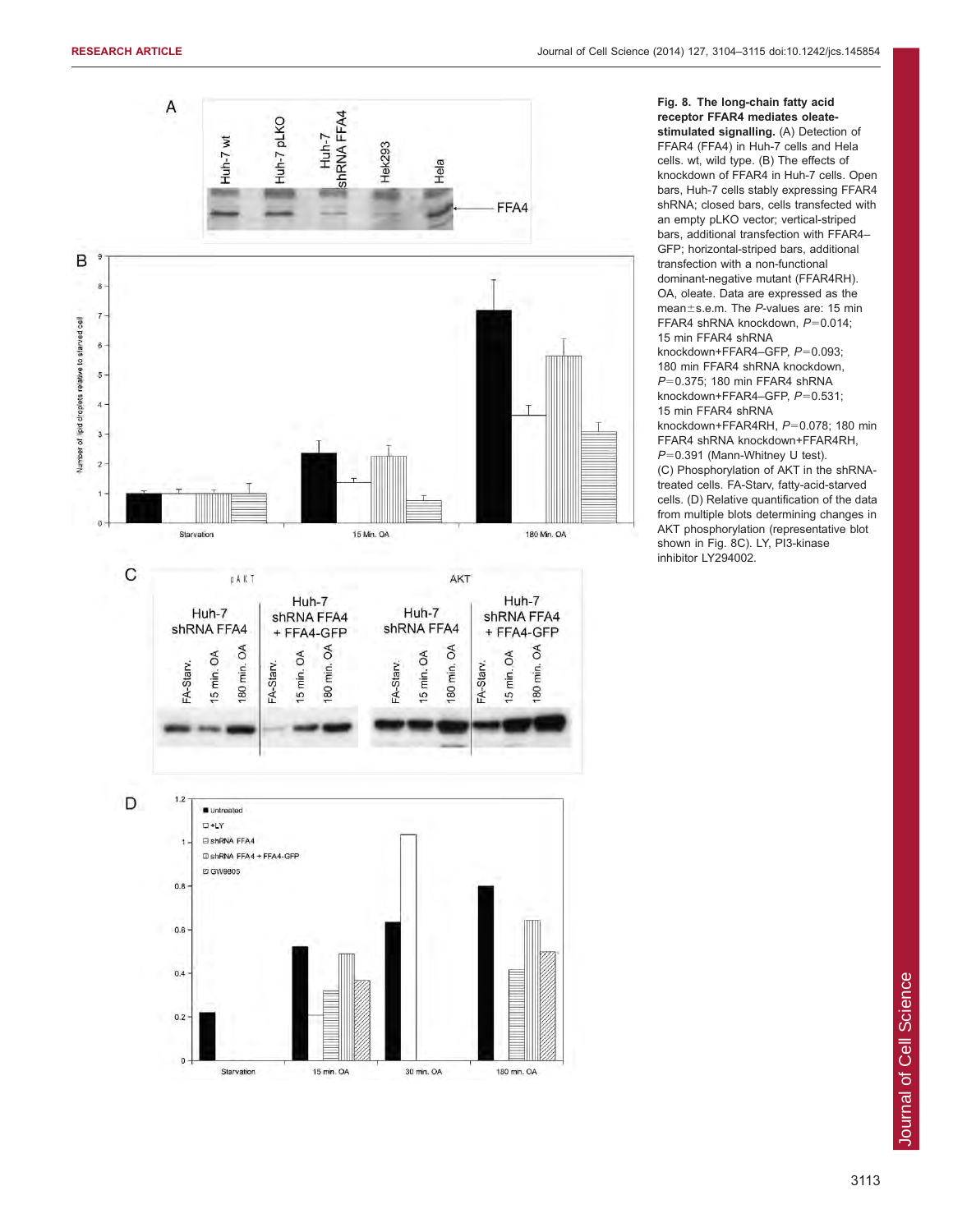# MATERIALS AND METHODS

# Cell culture and stimulation

Huh-7 cells were grown to a confluency of 50% in DMEM (PAA) supplemented with 10% fetal calf serum (FCS) (PAA) and 1% penicillinstreptomycin on 22-mm round coverslips (VWR). The medium was replaced with DMEM supplemented with 1% penicillin-streptomycin and 1% bovine serum albumin (BSA; fatty acid free, endotoxin free) for starvation for 16 h prior to stimulation with fatty acids, agonists or inhibitors. The PLD1 and PLD2 inhibitors were used as described previously ([Norton et al., 2011](#page-11-0)). LY294002 (Calbiochem) in DMSO was applied 20 min before stimulation at a final concentration of 10  $\mu$ M.

#### Confocal microscopy

Cells were fixed by incubating with 800 µl of 4% paraformaldehyde (PFA) in PBS for 45 min at room temperature and then washing three times with 1 ml of ice-cold PBS. Samples were stained with 800 µl of LD540 (diluted 1:1000 in PBS; provided by Christophe Thiele, Bonn, Germany) and Hoechst 33342 (1:10,000) for 10 min. The cells were viewed under 1 ml of PBS during recording using an Olympus FLUOVIEW FV1000 at a resolution of 0.265  $\mu$ m/pixel, 800×800 pixel. The z dimensions were  $25 \times 0.45$  µm/slice. The excitation wavelengths were 405 nm for Hoechst 33342 and 488 nm for LD540, and the filter settings for recording were SDM490, 425–420 nm for Hoechst 33342; 500–600 nm for LD540. Three-dimensional (3D) quantification of lipid droplets was performed with Volocity® 3D Image Analysis Software (PerkinElmer). For live-cell imaging of GPR1–GFP-transfected Huh7 cells, a spinning disc confocal microscope was used with filter settings for GFP (excitation 488 nm, emission  $\geq$  525nm). The exposure time was 350 ms.

### Western blotting

SDS-PAGE was performed using 10% acrylamide gels with kaleidoscope pre-stained standards. Semi-dry transfer preceded blotting with the following primary antibodies: rabbit anti-AKT, anti-phospho-AKT (Cell Signaling Technologies), rabbit anti-FFAR4 (MBL) and rabbit anti-FFAR1 (Abcam). Incubation with the secondary antibody (HRP-coupled anti-rabbit-IgG) was followed by ECL detection using Hyperfilm ECL high performance chemiluminescence film (Amersham).

#### Lipid analysis

After stimulation, PtdIns $(3,4,5)P_3$  was determined by mass spectrometry as described previously ([Clark et al., 2011](#page-11-0)), and neutral lipids were determined by mass spectrometry as described previously [\(Griffiths et al., 2013](#page-11-0); [Gaunt](#page-11-0) [et al., 2013\)](#page-11-0). Huh-7 cells were incubated with 1  $\mu$ Ci of [<sup>3</sup>H]-oleic acid in DMEM containing 1% penicillin-streptomycin and 1% fatty-acid-free BSA for 1 h prior to stimulation. Lipids were extracted from cell pellets using the Folch method. A total of 1 µg of TLC Mix 40 (Larodan) was added as a standard, and lipids were separated by TLC on activated silica gel 60 (Merck) plates developed using hexane:diethylether:acetic acid (80:20:1). Lipids were identified with iodine vapour, scraped from the plate and the radioactivity was determined by scintillation counting. Huh-7 cells were loaded with 3  $\mu$ M C17 heptadecanoate fatty acid in DMEM containing 1% penicillin-streptomycin and 1% fatty-acid-free BSA for 2 h before oleate stimulation.

#### Mass spectrometry

Cell pellets  $(6\times10^6 \text{ cells})$  were washed twice with cold PBS and resuspended in 1.5 ml of methanol in silanised glass tubes on dry ice. After spiking with 400 ng of 17:0/20:4-phosphatidylinositol, 400 ng of 12:0/12:0-phosphatidylcholine, 100 ng of 12:0/12:0-phosphatidic acid, 100 ng of 12:0/12:012:0-triglyceride, 100 ng of 12:0/12:0-DAG, 50 ng of 12:0-MAG, 200 ng of 17:0-free fatty acid, 100 ng of d7-cholesterol and 100 ng of 17:0-cholesterol ester as internal standards, 1.5 ml of 0.88% NaCl and 3 ml of chloroform were added. The mixture was vortexed for 20 s at room temperature and sonicated in an ice-cold sonication water bath for 2 min, and then centrifuged at 1000  $g$  at 4<sup>°</sup>C for 15 min. The lower phase was collected. The upper phase was extracted with 3 ml of synthetic lower phase and the resulting extractions were

combined and dried under vacuum at room temperature with SpeedVac (Thermo) and redissolved in 100  $\mu$ l of chloroform. A total of 7  $\mu$ l was injected for liquid chromatography-mass spectrometry (LC/MS) analysis. For LC/MS analysis, we used a Thermo Orbitrap Elite system (Thermo Fisher) hyphenated with a five-channel online degasser, four-pump, column oven and autosampler with cooler, Shimadzu Prominence HPLC system (Shimadzu) for lipids analysis. In detail, lipid classes were separated on a normal phase silica gel column  $(2.1 \times 150 \text{ mm}, 4 \text{micro},$ MicoSolv Technology) with a hexane/dichloromethane/chloroform/ methanol/acetanitrile/water/ethylamine solvent gradient based on the polarity of head group. High resolution (240 k at m/z 400)/accurate mass (with mass accuracy  $\leq$  5 ppm) and tandem mass spectrometry [collision induced dissociation (CID) fragmentation] were used for molecular species identification and quantification. The identity of lipid was further confirmed by reference to appropriate lipids standards. The Orbitrap Elite mass spectrometer operation conditions for positive-ion lipids analysis were as follows: heated electrospray ionisation (ESI) source in positive ESI mode, heater temperature of 325°C, sheath gas flow rate (arb) of 35, aux gas flow rate (arb) of 5, sweep gas flow rate (arb) of 0, I spray voltage of 3.5 kV, capillary temperature of 325˚C, S-lens radio frequency level of 60%. The Orbitrap mass analyser was operated as SIM scan mode with two events. Event 1 – mass range, m/z 238–663; mass resolution, 240 k at m/z 400. Event  $2$  – mass range, m/z 663–1088; mass resolution, 240 k at m/z 400. The Orbitrap Elite mass spectrometer operation conditions for negative ion lipids analysis were as follows: heated ESI source in negative ESI mode, heater temperature of 325℃, sheath gas flow rate (arb) of 45, aux gas flow rate (arb) of 10, sweep gas flow rate (arb) of 0, I spray voltage of 3.0 kV, capillary temperature of 375C˚, S-lens RF level of 70%. The Orbitrap mass analyser was operated as SIM scan mode with two events. Event  $1 - \text{mass range}, \frac{m}{z} \cdot 218 - 628$ ; mass resolution, 240 k at m/z 400. Event 2 – mass range, m/z 628–1038; mass resolution, 240 k at m/z 400. The ion trap mass analyser was operated as dependent scan in CID mode at normal scan speed. All the solvents used for lipid extraction and LC/MS/MS analysis are LC-MS grade from Fisher Scientific.

For cholesterol and cholesterol ester analysis, the lipid extract was acetylated with  $170 \mu l$  acetyl chloride:chloroform  $(1:5)$  at room temperature for 2 h. Solvent was removed at room temperature under vacuum. The acetylated lipid was re-dissolved in 70 µl of 10 mM ammonium acetate methanol: chloroform  $(3:1)$ . A total of 7 µl was injected by autosampler for ESI-MS/MS analysis using a Shimadzu Prominence HPLC hyphenated with ABSciex 4000 QTRAP. 0.25 ml/min 10 mM ammonium acetate methanol:chloroform (3:1) was pumped to the 4000 QTRAP source for ESI-MS/MS analysis. The following mass spectrometry operation parameters were used. Source/gas parameters: curtain gas, 20; collision gas, medium; IonSpray voltage, 5500; temperature, 400˚C; ion source gas 1, 45; ion source gas 2, 20; interface heater, on. Compound parameters: entrance potential (EP), 9.0; collision cell exit potential (CXP), 11.0; declustering potential, 60 for cholesterol ester analysis and 50 for acetylated cholesterol analysis; collision energy, 19 for cholesterol ester analysis and 15 for acetylated cholesterol analysis. Unit resolution was used for both Q1 Mass and Q3 Mass for multiple reaction monitoring analysis of cholesterol ester and cholesterol.

#### Transfection and cell line generation

Huh-7 cells were transfected using FuGENE 6 (Roche). For selection of the expression of GFP-tagged gene products, G418 (Invitrogen) was used at concentration of 400 µg/ml, with subsequent maintenance of the cells at 100 mg/ml G418. pLKO-associated gene products were selected for with puromycin (Invitrogen) at  $10 \mu g/ml$  and their expression was maintained with  $1 \mu g/ml$  puromycin.

## FFAR4 and FFAR1 vectors and shRNA

shRNA clones for FFAR4 were purchased from Open Biosystem. The sequence encoding the shRNA was 5'-CCGGCCACCTGCTCTTCTACG-TGATCTCGAGATCACGTAGAAGAGCAGGTGGTTTTT-3'. Vectors for FFAR4 and FFAR1 were kindly provided by Gozo Tsujimoto ([Hirasawa et al., 2005](#page-11-0); [Hara et al., 2009\)](#page-11-0). NheI-EcoRI FFAR4-GFP was